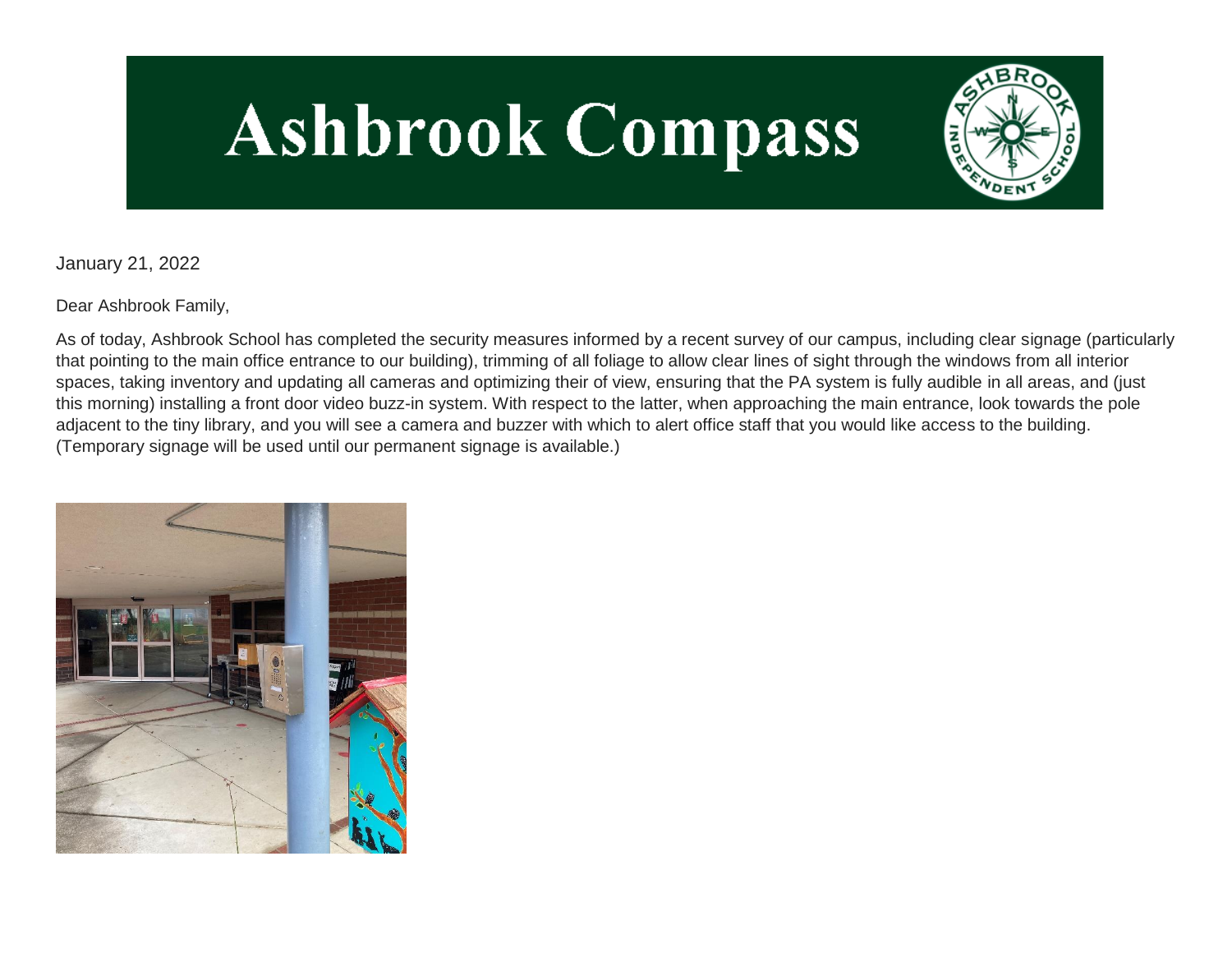My great thanks to Mitch Sechler (yes, the same) for taking the time to walk me and the Board through our campus and point out areas for consideration. It would be difficult to imagine someone with more expertise in the area of school security than Mitch!

In this vein, please be reminded of Ashbrook's commitment to always know who is on campus and to ensure that everyone on campus has been cleared through the front office. Accordingly, we will continue to require everyone entering the building to wear a lanyard and a visitor badge, no matter how well the people in the front office know you, so we thank you ahead of time for your compliance with this request.

Be well, Doc

Dr. Christopher A. Schoberl

Head of School

#### **Next Week:**

- **Jan. 26** -- New Parent Coffee with Leadership (Doc and Rachel Sechler), 2:30-3:30 pm
- **Jan. 27** -- Lower School Music Concert (2-2:40 pm) and Student Council Interest meeting (3:15-4 pm)
- **Jan. 27** -- Tuition Increase Town Hall with Doc and Tze, 5:30 6:30 pm

# **Upcoming Dates:**

- **Feb. 2** -- PTO meeting via Zoom, 9 am (link will be in the next Compass)
- **Feb. 4** -- MS Movie Night
- **Feb. 11** -- Foreign Language Festival
- **Feb. 12** -- Rube Goldberg Challenge
- **[School Year Event Calendar](http://link.mystudentsprogress.com/ls/click?upn=n7jYKe39nC4PrVAw2BzaOolgU5XUleaJ61qfvNJxTW3uoi8RFzNYUfSc1qXdqajA34djZWrxIBJBxzp2whbybvqIYp3dDOkCDgKesziBdCm1u7J5UB6bwQicng-2BhFj8jm5vDG0tBEB0sO-2FO3RXilW8Csk5oOSfGUUXvh5WSdqhvDojIY5znyF-2BOYIJP1WK6BX9Sd_1PndbFfBoQGSZbxwXHHEexw3B2F0fG-2BUmuXm6a-2BX-2BztZVCx7P4tieJ8u58m9qWBkZ8wMu0azTlJGjkIr0r2Ijc32hGPBfoevSQvxOIYsZBvZD45IyHoxZfe-2FidQDJmJemKOO5SaYAjA7GXLqDDLPYXMZCDy-2FDkxK8CvTjaipJLWb1FYep0i5nCRPeZ0bsAU8yxPIMAqzv9G8mc2yWCrCpydcRfa49Plk8Cn80NUhXhQuE8LW-2Fan1NOjKR8JL5v-2FOdfsFjDnEAp3LXpBFBJL5v3RwgkpM9fRMpWbnG2EtS5RYvPOMsHvdM6n2zQ2vodljHjMptI5KV5DsrWHL7j7vBzMYSl3wv-2B6eCG-2BwfyYbjaZCeWi79AILMhBf-2FMA6oGsHWoesBrS7X8KYqzqOsJXb6EoR0KbJn70o-2Fv3-2FrcQWoBbRUtIZq621lx51Fjr4rPm5)**
- **[Family Volunteer Opportunities](http://link.mystudentsprogress.com/ls/click?upn=VpBe6Z9t6RkEC4qAoQCerkRqVNRJCi4SE2bZPjoSvlxSlLFpfnUYhuutAutUGnBh84nj-2BJvhJlx1K1dJMDDqBY1qLZ1O0nCcHebienBZj-2BKxsXBin-2FugM50Q-2FqN8cLG3Urd1ZQzGcMWtkFleXRzacA-3D-3Dy3Hj_1PndbFfBoQGSZbxwXHHEexw3B2F0fG-2BUmuXm6a-2BX-2BztZVCx7P4tieJ8u58m9qWBkZ8wMu0azTlJGjkIr0r2IjT65Te4S-2FY4PA87hQXyou45-2BTfRLNfdAEwB1bf-2FrxK4IVIGiRlr1eJOTmAJ0R-2FPTv6WMmHdd9wXv9zEVFPxJ2wzNwXAV6zSVnsce5YQJFOE8IJ2wPJgIfn3YZB2VJTkJjpNq0hVuUbkTedAQEQBvhD-2FIEeMmGTqt5A5GxBrNOupJK6kW1p3T9IW4Ns0ZTmCtnR3j6WPuQqRkYHVkq37-2B-2FjhHjhW2PyRtMzOT5RtL6GTtBJq-2BNtrNLoA0XJjtlTbECK9x9jC7Qmipv6sg7JPqc0H1oWYJ0qVsRF7oF95GMPNyJWHZ-2Fx-2FKyyeqeS8lDM3TxoRFHoY-2Fog71vOgcxoc-2BNdGkBJuZs3S69hTzBC4Lgy87) -- 10 opportunities available!**

# **Ashbrook Adult Ambassadors**

We are pleased to announce that our Ashbrook Adult Ambassador program is up and running! With the posting of our first two parent volunteers on our website (Admissions>Why Choose Ashbrook>Contact an Ashbrook Parent).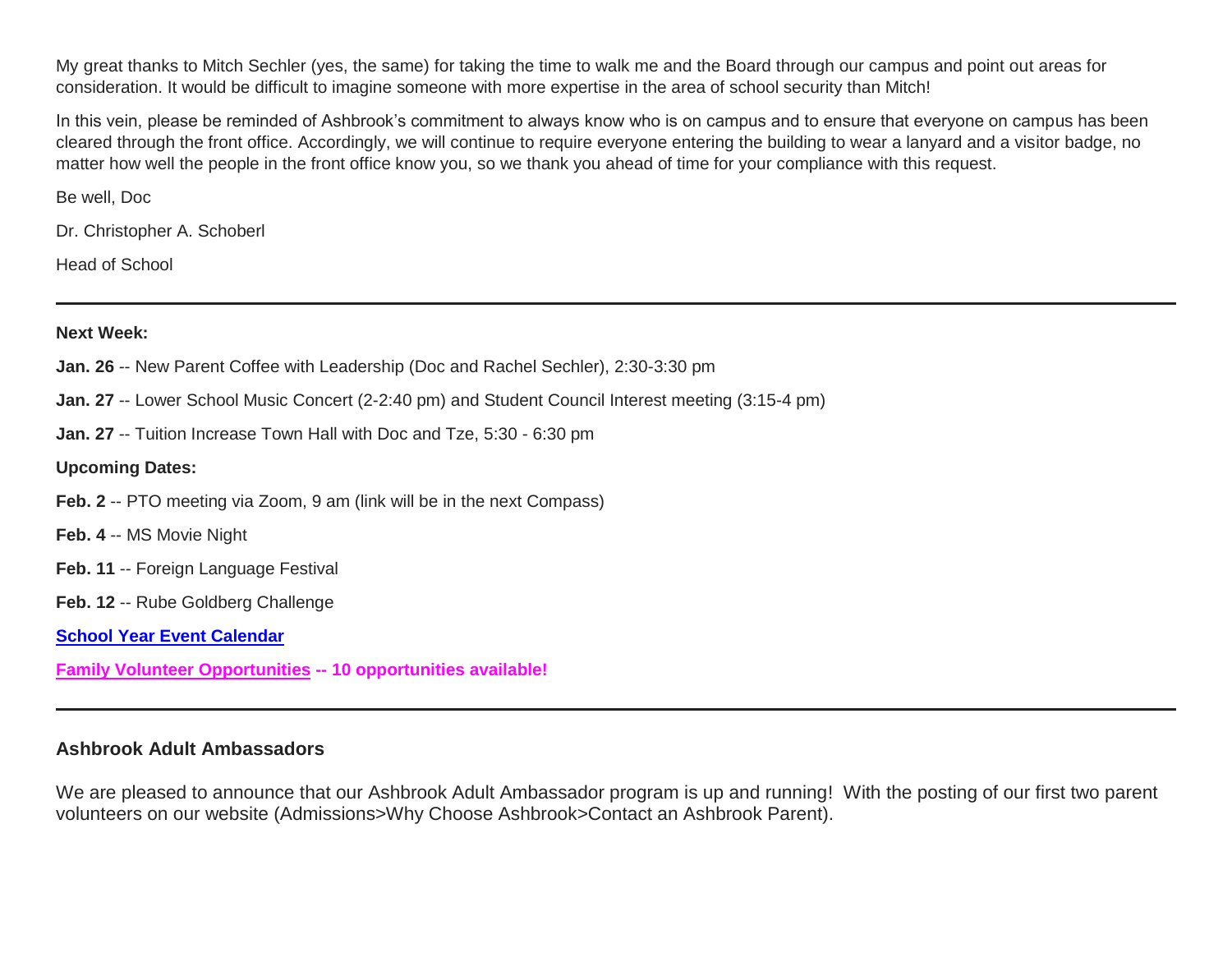

If you are interested in this easy way to scratch that parent volunteer itch, please be in touch with Kelly Tynon and she will get you started (Doc would love to have up to 10 AAAs!).

# **Thank You for supporting the Explorers Fund!**

As of today, we have collected over \$34,000 in donations, so we have exceeded the Board of Trustees challenge of \$30,000 for a total of \$64,000 in donations so far. Thank you donors! We are now striving to raise another \$11,000 in order meet the \$15,000 challenge from our anonymous donor! Every dollar means so much.

**Thank you to the following donors so far:** Anonymous, Marsha and Edgar Washburn, Tsuyoshi Yamashita and Zhuqing Zhang, Amy Kwock, Lexie Elliott, Diane and Greg Hammerstad, Ron and Soozi Stevens, Nicholas and Megan Dahl, Xin Wang and Bo Sun, Russell and Becky Weaver, Dave and Cecilia Gore, the Gottlieb Family, Kelly Tynon, Elaine Pettigrew, The Kinkade Family, John Teller and Amy Tykeson, Rachel and Mitch Sechler, The Burand family, Barbara Balen, Christopher Parrish and Deborah Kurnik, The Vets family, Aaron and Christy Rivers, Brittney and Jesse Bryant, Terrance Blackburne and Gayle Christensen, Fumiko Yamashita, Carol Alley, Adam and Anna May, Krista and Matthew Lindberg, Lori Tully and Chris Beatty, Lyle and Donna Ulrich, Richard and Kathy May, Jason and Kathleen Lin, Kerry Watkins and John Matthews, Jeff Hsing and Susan Lai, Tze-Yiu Yong and Debby Tao, Taal Levi and Jennifer Allen, Dongdong Shen and Jie Ma, and Hongxia Wu and Yanming Di.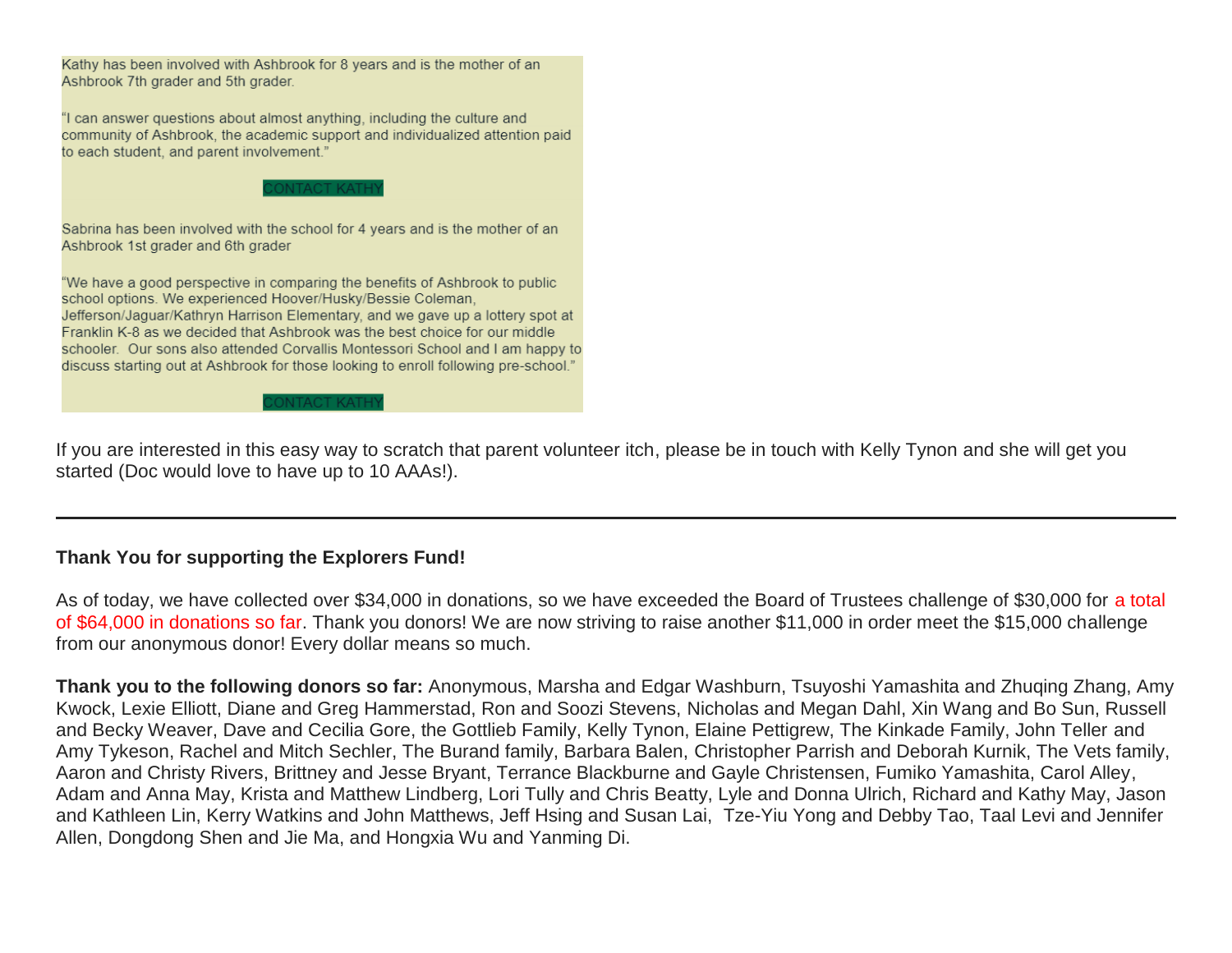Giving through our website is the easiest way to donate. Click **[HERE](http://link.mystudentsprogress.com/ls/click?upn=5XDbAd9r0ovG7GZusFBG8PaUF78UqItDelTGdwk7Y5YuTzHCPAjU3puEFCesf3czmLI6pjYvXrYopLnNSPnw-2Fg-3D-3D1L_h_1PndbFfBoQGSZbxwXHHEexw3B2F0fG-2BUmuXm6a-2BX-2BztZVCx7P4tieJ8u58m9qWBkZ8wMu0azTlJGjkIr0r2IjWOkOxiVIepXR85WqHZ6Z1jWz6VMJ4eEgpEhnLh44XTH0i-2FY9-2B-2Fpq6y5uoUG0tbKZZc5DsDyHqKESS3VBiRpg8KP6C-2FLSsHFF4c83v0gSnFrQ-2F442qsNxwzK6VK1TaGDvHTXeSxtFf1Dv-2BgfpZ9BM-2BEP39934oBAbF-2FSXzztF0mLiHsNI16qF5WBgcUTXsQh66XW54uFL53seNt6MO39lLhHR6lL4O5Lk-2BXhcERJv0rjRsVK5mBJbJwOC6UX71YstV-2FY5LJgHkGl-2F-2BRNA9j46dkMVXg-2FIi-2FMusKKameVMYgtSJZuVQeIbMhDZ0g0-2BpdmVZYlMqBd-2FNtiPSoHbxDA3LPti5gq8xgkPnwz7PBbsABB)** to be taken directly to the Explorers Fund page where you can donate via a credit card or EFT/ACH and and please share the link with family and friends who may also want to support Ashbrook. Ashbrook Independent School is a 501(c)(3) non-profit organization and gifts may be tax deductible. (Tax ID #93-1131186)

#### **January Pulse**

Aggregate results are HERE (link removed)**.** Thanks for your fabulous response to this month's survey. Next pulse will be published in March.

# **The 8th graders are taking over Ashbrook social media!**

We want to show everyone (but particularly potential students and their families) what life is like as an explorer. Who better to do that than a student? For one week, an 8th grade student is going to be the face and voice of Ashbrook on Facebook and Instagram, and we believe they will showcase the best we have to offer. Each 8th grader will have the chance to be the "Content Creator of the Week" before the school year ends.

The designated "Content Creator" will wear a badge and carry an iPhone (wifi connectivity only) during school hours. They can take photos and record short videos throughout the day. They must ask for permission to include other people in their content, and as per our usual media release, only first names will be used online. The CC will send pictures and captions, via a google form, to Ms. Tynon for her to upload to the social media accounts.

We're kicking this off on Monday, Jan. 24, so be on the lookout for posts from Bernice next week.

# **UNICEF Coin Drive**

The Lower School is quickly making up ground vs. the Middle School, who pulled out front with an early lead when one 8th grader dumped a gallon sized Ziploc bag of change into the MS bucket on the first day of the Drive!

No matter who wins, UNICEF wins. Parents are encouraged to send their children to school with that spare change that you can shake out of the couch cushions or that's spilling out of that jar on the counter. (No pressure, but the winning students get a free dress day and a pizza party!)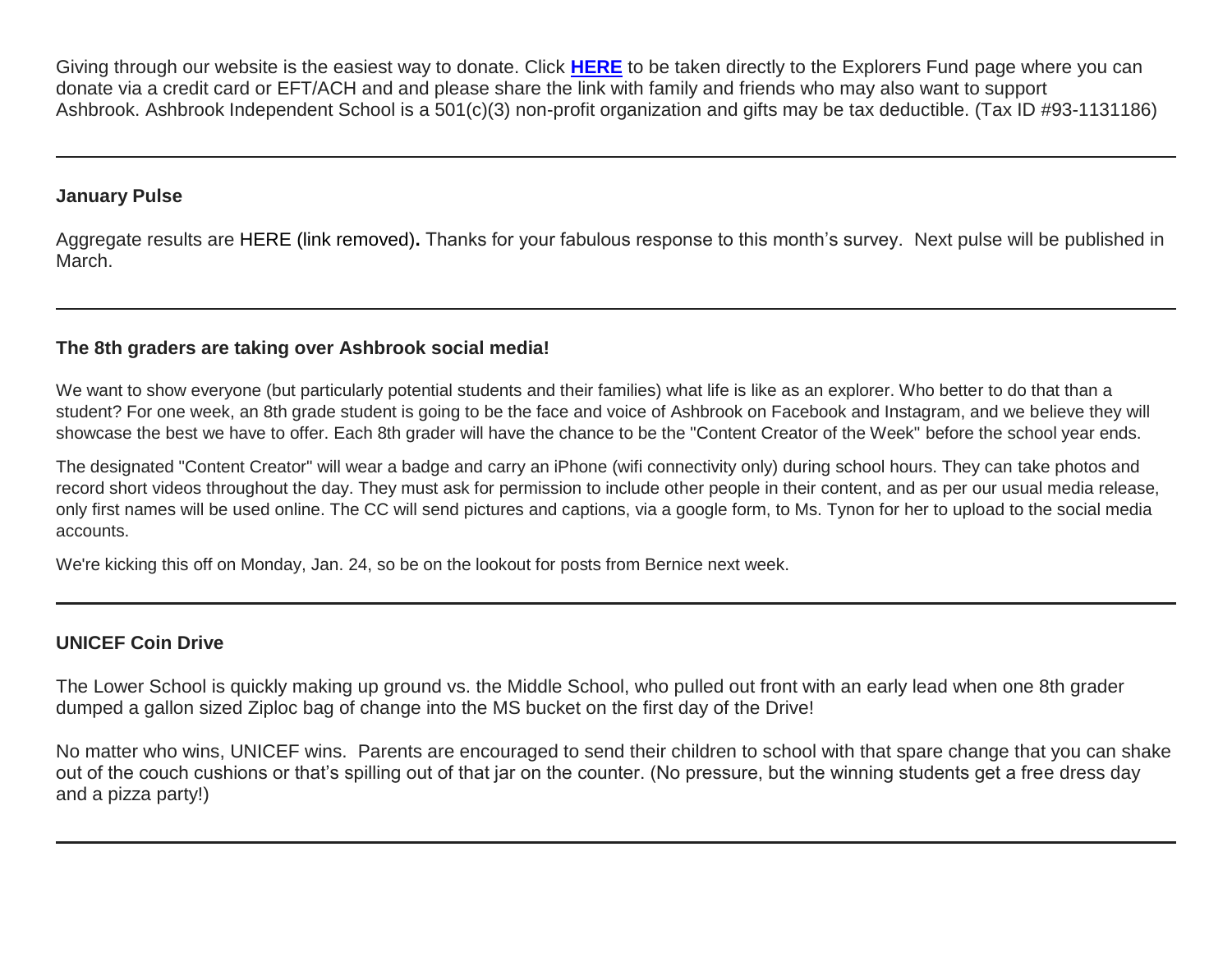#### **Starting Student Government at Ashbrook**

Doc recently posted a sign up sheet on the bulletin board outside Ms. Washburn's classroom. If your child wants to find out more about what student government is and how s/he might be involved, please encourage them to sign up and show up (pizza to be served): Thursday, 1/27, 3:15-4:00 in the comfy seating area on the Commons.

#### **Middle School Movie Night Feb. 4**

We are adding in a movie night for students in grades 5-8 on February 4th. Pizza will be provided at 5:30, and the movie will start at 6. Stay tuned in to next week's compass to see which movie will be playing! Email Miss Kelley or Mrs. Weber with any questions.

#### **New Family Referral Stipend from Doc Schoberl**

There is nothing better than word of mouth advertising, especially in the nonprofit world of independent schools. If you find yourself in a conversation about Ashbrook, feel free to use my "top ten reasons to brag about Ashbrook" doc for ideas, **[HERE](http://link.mystudentsprogress.com/ls/click?upn=TUHIw15RkZKA-2BkrQie-2FntaQiAIzyVKoAcjBRQlnVZKd-2BHIYHyC6WBSgp4Ve86SHv8a7wE6eUxxK5iqBVRh3xGAZsNJTwm2VPDqtGZZwdktam7cJ4QSza3hclvtXaHhvB2XxX-2FHpI3M-2BvsHAM-2F-2FSbZ5pEgJQymg3fb4dIGerQ3KVLsicwlA5Ke1wzwxIx2IaX47Hj8VBADqQn1EmRZbwMRH9hmFOFM-2FYUo5ZYG0JScfJr42pOsv6xTmjABo67Nx6wblN6O1EOcfokQZMSaNY8349jykj6C6ksXL-2BmT12VlCXPNp27-2F0LbOiHtJtIaUuOD4GdX6NtyvIuD3mjnJCwXjqKx0KZVCSI4-2BzHk6VYHyJCkL-2FdcI3mBjI-2FQNyBXXb76s5l5SKDn0mq5z5HfdCtLtMZJStTjPIOVrSkgmJDxiz2Li2sVr-2FbAzPRM8IcEvMZhUIyywpbWNuc1JUtUzbIprUaVBGzYeM0Y0Qhu7DK6xd4swu6Xd-2Btr80eZTo-2B3rl02b-2Bip-2BfFimo7u-2BP6VNTGzH8dqjGx9M7c4SYyEuSY7bsBosRTlKT2Av1qAcZWkBe0QYHGrpdJn-2BVn89B2qCwGqsCWq-2B44Xgx25g0idLgRP6o25tzUFAuZLvEM69H6lKE371qgke1Qp81-2BVmMAwKMHHNV-2Fp-2FWsJgZWPuQfkOCnbyJWbin9E7HCfGl-2Bbgqc1oz3U2gdGytbX8GI71zwiCebWUnLSgEZDaHZtFfsXsMBKwSNW0QYsrOEkd4BrnUJT-2Fv-2BfE4FGUN8pG7rRv1iMIBM7QE0MdSHB4XP4OxHlq856huBZsuBLKeyxiwWJ14jmTDd9QpyHm-2FJNWhhfZk2aLedHOyH8uHz-2FxKXlogdvID7axmJCUU5TxXq9-2B5cePE5JlVVWhHm-2F-2B-2BtESuhwASeLCZggFnKOvZWrkGsGC0m8rRWpJqs-3DTX4Q_1PndbFfBoQGSZbxwXHHEexw3B2F0fG-2BUmuXm6a-2BX-2BztZVCx7P4tieJ8u58m9qWBkZ8wMu0azTlJGjkIr0r2IjfTiUNi3YKXXGikW76glV1I4vVmuCfnqqyP-2FN5d5gMhBXOQZRRlWKCTuJYsw5Op7B85CDgCZDdO-2B2H4EckH2QCXQak-2Bihcb6e2IQhzM0JuEWpS6XmLwPnZ6otzCyjPzgae4QSu7axx2RR3wK6SjOyLk4gCh0GBEdRXHo-2FBDU9yn-2BgykHVN5afHBd30rlvIvnMjorvB0-2FmLV4amrvuHjepY1Oa6mf0d3AGUK6HJxutUGJiJL5gI2jEdEM5VRVUAOxCkvXayKrzOO37JdOrW043JVnHS-2FCF6iyvlzA1QejRrY326q1pgi3E3fWAfmFM59odScopwIsuxbF0JdDQ6arVJGTBjCvGPnkERsIcFEUPfzU)**. For an entire page of talking points, click **[HERE](http://link.mystudentsprogress.com/ls/click?upn=TUHIw15RkZKA-2BkrQie-2FntaQiAIzyVKoAcjBRQlnVZKd-2BHIYHyC6WBSgp4Ve86SHvjAP5Pp39wnVwPD89AwlNELYgYQV0LTFwk5Vx6CxwBSYJTU9-2BI2xgoJPo0PXZ-2Brvcnt2wXscEO0OZ8rcdqKJGtEKbNH0mxRY3PsI8q-2FePFg-2FM25883qUgX4LL0F2v3Nv05L5S8LohhXB47aITaWjjnfxkH4Pd4Bw-2BCOJnaT-2F-2FywtoWmvcwteFdFhh0UQKIeV-2FONKWbxhlM5R0J-2BSZxuLsHxqHonJ6wqKIpuoEAf7PPfbAwtdT31LSKJanLu3F0qhDNYxQJgsJMISJmy6vajZzfEYuGdzeNCqsLRUELYi0RYY9anuM4s9k2TklDzVOZMDe72fece4h-2FFZhkdlinaYEf5ceHbWqNCVAwTtKcWHQFPdbuzcbqPfnj5nvYQemRnB14GjP4pP2Jcgo80LDMbaZGGGNLAhhddN-2FXVyqNvUrwb8BufnQbgbIJ5P1w6VDd8E3w5Ms0vlWpS9lRT-2BBkgUtyvRnixhWb8OGv9aI-2F3TFhinVY3Qfc9Rte70qA6P9s9cx3jyOD0oTaYEpWY2JHNvgEAccRlex-2BjtpTqn5DkCJ1oWbNSsXP-2BVB8Xirxz6q05p1zVajKAtFDsMoOYKOrWaOgizaMPJjaIVI2UXD5cDxfBezNw06wPGlHKfxXw7A-2FTWw7EWbmSixAWhNpuCZ8A1qaik-2FNMvEWOKyLdAAwo53bBtKewJUxe3LSg73uz28Hle00BCrwNtKooTuJmAyBWYAWmn5r5UopDxu6y5Y1oXicntF8vFpDbpDaFWXoCR9CAUFr-2BaXZWoaDY3nPS4BUesTGFsk-2By1Hjv2oA09W4dcoV8aOoHCmN1OXsRYeyFKMKR9XRb1Dc-2B2slrDcdrJetqGJog-3D-3Df_yg_1PndbFfBoQGSZbxwXHHEexw3B2F0fG-2BUmuXm6a-2BX-2BztZVCx7P4tieJ8u58m9qWBkZ8wMu0azTlJGjkIr0r2IjWc2CWxrjeVyPZ5fHf5LshIUYh4g8PxqYqZCuDOteOkgzOTqqIDiu2b9cYYQd1CuuHNvUVHL3RFafLdiBqx4n6uME-2FQvabXwfVdh-2BFd4CbeqTB6H3rgWYzCIFIbWRDFeQpDSy4BerQ-2FIQIYZ5GSwRKfiPG90VQSmCACLGVg3Qx7AnvELLEcZbYbSd8vvxHzkL1YAEZCCxO8X1SwMqEyggff-2B3rnwLOplrS-2FvUetQ-2FbSKujmzYs-2F8IOl0g3-2FCbnNW-2Bnm3DrXw4clHQ7aVCfy1V4BuKK9LrUj6IPTXAneNrMWqmyx-2FGFteswsW0DhLN09BzJJl01ON4gNqGfPfrjdPCEb-2Fe-2BwpIAmjBz22o1VCObrX)**. And if we end up enrolling a new Explorer family you refer to our school, you will earn a \$100 referral stipend.

# **Rube Goldberg Ashbrook Challenge February 12**

Spectators are welcome to watch our Rube Goldberg Machine Challenge! For a reminder of what a Rube Goldberg Machine Challenge is (and to learn who our marvelous sponsors are!), click **[HERE](http://link.mystudentsprogress.com/ls/click?upn=VpBe6Z9t6RkEC4qAoQCerkRqVNRJCi4SE2bZPjoSvly4Fl1rEVk6iTXLXAh3m1uO6ZREGgy0jRpPy3z9B6qC7k13dGK-2BzvNKk1fYfPQ2imllJl8VwFJT0rh-2BQ5poTuj6XINg_1PndbFfBoQGSZbxwXHHEexw3B2F0fG-2BUmuXm6a-2BX-2BztZVCx7P4tieJ8u58m9qWBkZ8wMu0azTlJGjkIr0r2IjW2zDRBMBEX-2F0FU4gaQ3YPokx5SDBMF9l2-2FNqJca3WFaYHm53T1ay8GNf6YQoR3wOGjZAD5lZDdh6EGHT9szXYbDo6LucAhJEcNECbCB-2B0pxPUiVj5nrUSoAd6vAe9AxD4SzESKQh78jJvpDWRAawZ90Zy-2BTlWLcWmL3MJ-2BBs4HgOvbjQrvOoJdlE6e2EwklGkTrWvF-2FWGVO3Nsy-2F6q-2FhbEYqT9C5o9YF-2BUDpowKqgfLj0LlfBV7a6479v6ZigV3qqnutWCn2LjycWxUyAlFdots5aYT5ueZAG53I3w0hJBHUdLSDl9-2FK7ZCIERvPTT5CFZ-2BEd5mvEI3WoOAO-2BhakCvbxJdS1iVjbfvSk1G8UZE2)**.

As mentioned above, Ashbrook is fielding not one but TWO Rube Goldberg Machine Challenge teams! Eight teams from area schools (public, private, parochial, and home schools were invited) will join our teams in a fun competition to see who can create the most complex simple machine. This machine will be determined by our most significant sponsor, HP, and could be any one of the following:

- 1. Build a machine to turn the page in a book.
- 2. Build a machine to water a plant.
- 3. Build a machine to squeeze hand sanitizer onto a tissue.
- 4. Build a machine to deposit an empty water bottle in a recycling bin.
- 5. Build a machine to squeeze toothpaste onto a toothbrush.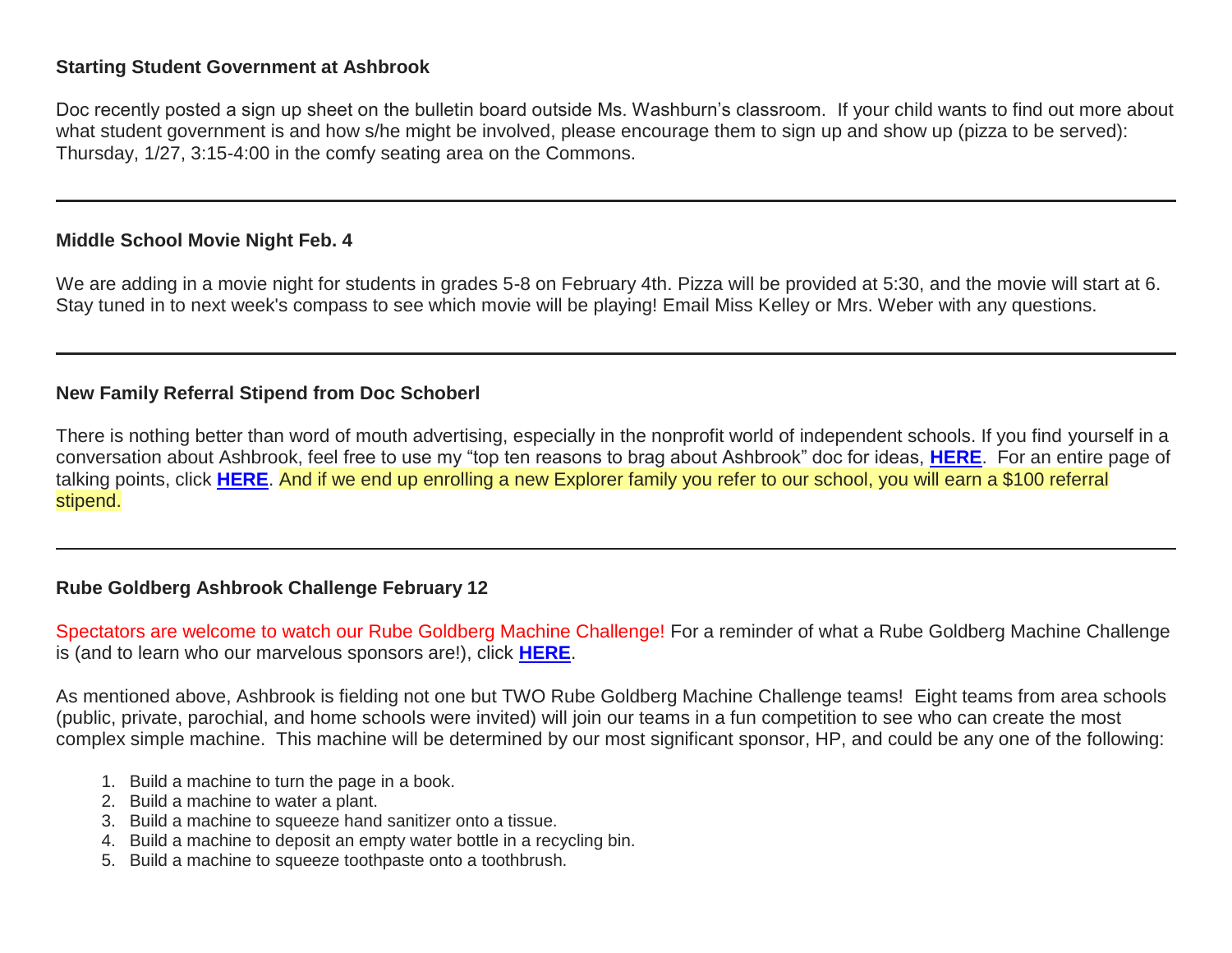

# **Ashbrook School Tag Sale Fundraiser**

Keep the April 2 Ashbrook Tag Sale in mind as you are contemplating spring cleaning. Starting Friday January 28, and every Friday after that, Ashbrook parent Michelle Ryan will be by the main doors during morning drop-off to collect your gently used donated items for the tag sale. If you can't make it between 7:30 and 8:30 am or you need us to do a pick up, we can arrange another time.

We will accept books, tools, sporting equipment, toys, record albums, electronic equipment, crafts, plants, antiques, bicycles, car parts, hobby items and more. Please no clothing or child safety items (car seats, cribs, etc).

#### **May 14 Gala Dinner**

Our goal for this event is to invite a renowned EXPLORER to address parents in attendance. Do you know a person who can be considered an actual or metaphorical explorer? If so, please reach out to Doc and let him know.